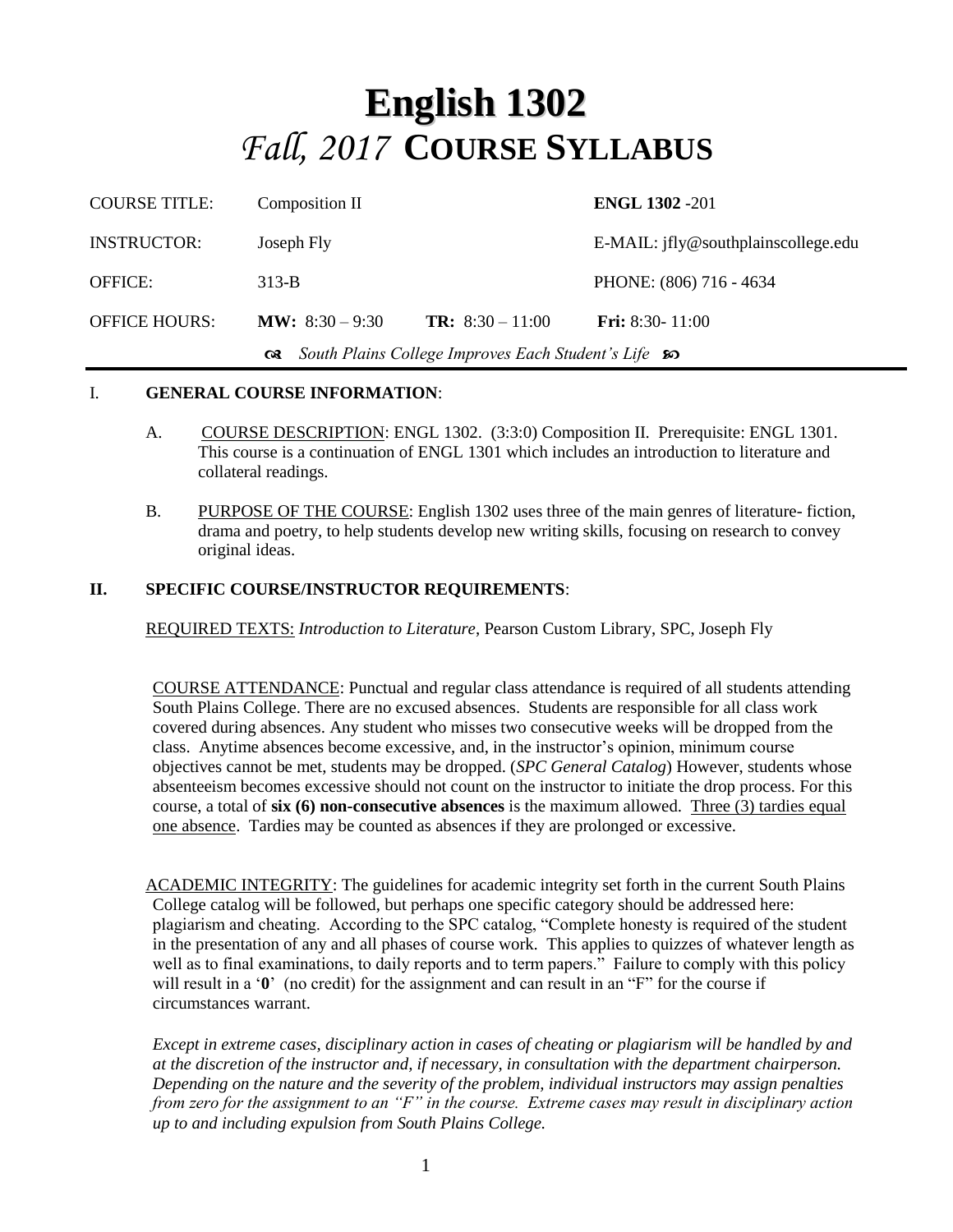GRADING POLICY: Final course grades will be calculated using the following percentages:

| Daily quizzes @ 1% each  | 10% |
|--------------------------|-----|
| 3 major exams @ 10% each | 30% |
| 2 research papers @ 10%  | 20% |
| 1 research paper @ 20 %  | 20% |
| Final Exam               | 20% |

| <b>GRADING SCALE:</b> | $100-90=$ A    | Superior      |
|-----------------------|----------------|---------------|
|                       | $89 - 80 = B$  | Above average |
|                       | $79 - 70 = C$  | Average       |
|                       | $69-60=$ D     | Poor          |
|                       | below $60 = F$ | Unacceptable  |
|                       |                |               |

*progress/repeat = PR (The PR grade will reflect satisfactory attendance, class participation, attitude, and effort throughout the semester. Effort in the class is considered to be completion of each assignment and documented use of on-going assistance from the instructor and the Student Assistance Center. Absences cannot exceed the equivalent of one week of class.)*

GRADING STANDARDS: Individual assignments have specific grading criteria, but this list outlines the basic grading standards.

- **Mechanics -** All assignments should follow the conventions of standard, written English, with emphases on grammar, spelling, punctuation and capitalization

- **On topic** - All papers must clearly follow the assigned topic. Paper which are off topic receive no credit (0).

- **Structure -** All papers should follow basic essay structure with an effective thesis, appropriate topic sentences and solid, academic research.

- **Content** - Papers are evaluated on how effectively ideas are communicated.

LATE WORK POLICY: All writing assignments must be completed and turned in no later than the assigned due date. **Late work is not accepted**. (LWINA)

- All papers must be completed and submitted by the assigned date and time.
- Major exams should be made up as soon as reasonably possible

#### STUDENT RESPONSIBILITIES

- 1. Attend class and be aware of announcements made in class.
- 2. Inform instructor of late arrival immediately after class.
- 3. Complete homework early enough to seek help if needed.
- 4. Be familiar with information in the syllabus, especially attendance, grading, and test policies.
- 5. Take care of personal needs before and after class.
- 6. Keep all electronic devices (iPods, cell phones, etc.) in 'mute' or 'off' mode, and out of sight. *TEXTING DURING CLASS IS ESPECIALLY PROHIBITED.*

7. Students are expected to assist in maintaining a classroom environment which is conducive to learning. Inappropriate behavior, including but not limited to any form of distracting or offensive attire or behavior in the classroom shall result in being dropped from the class.

8. All written assignments must clearly follow the assigned topic.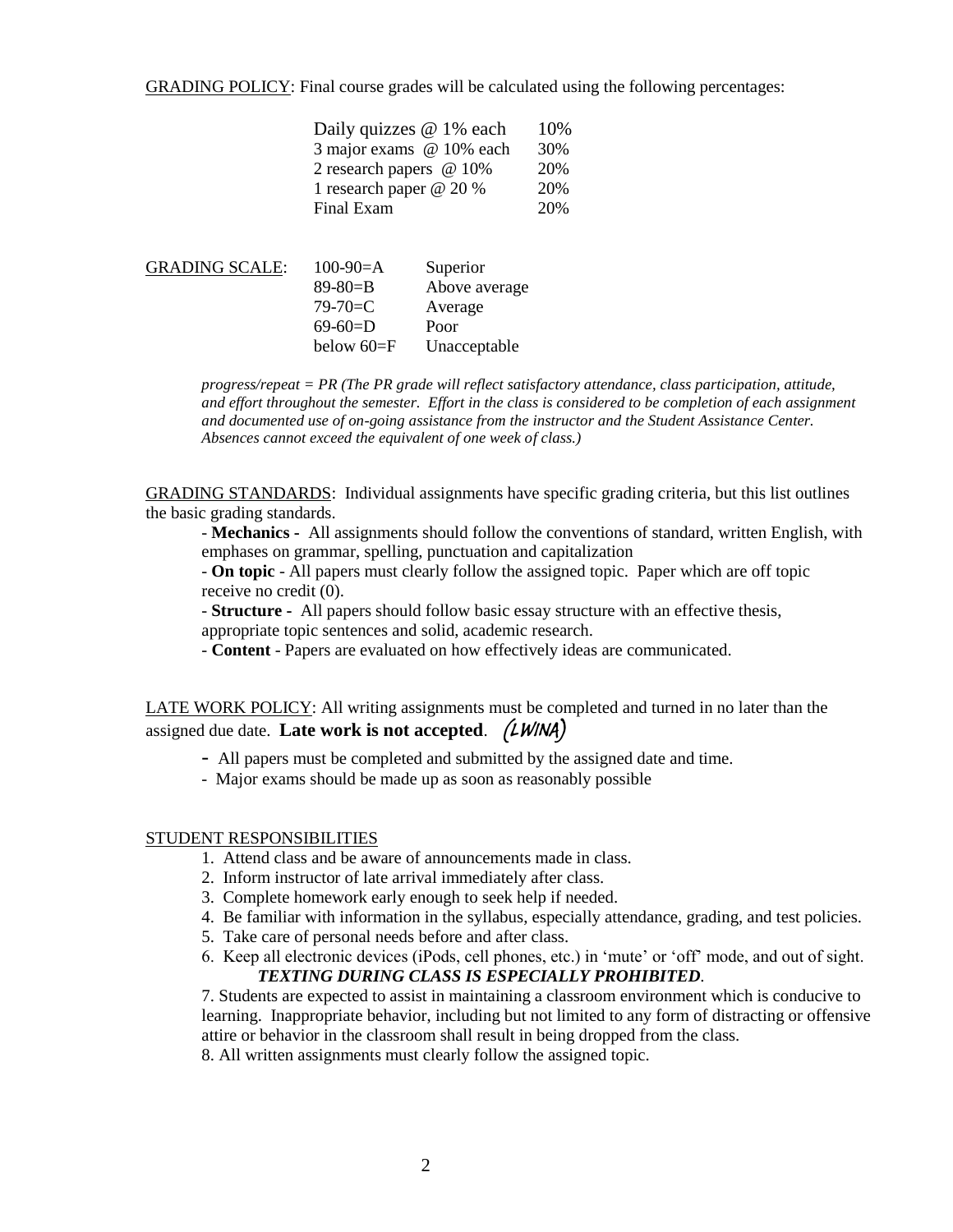ADA STATEMENT: "Students with disabilities, including but not limited to physical, psychiatric or learning disabilities, who wish to request accommodations in this class should notify the Special Services Office early in the semester so that the appropriate arrangements may be made. In accordance with federal law, a student requesting accommodations must provide acceptable documentation of his/her disability to the Coordinator of Special Services. For more information, call or visit the Special Services Office in Bldg 8. Phone: 806-716-4675 or 806-716-4654

*https://myspc.southplainscollege.edu/ICS/Students/FYI/*

### **TEXAS LICENSE TO CARRY POLICY AT SOUTH PLAINS COLLEGE**

*http://www.southplainscollege.edu/campuscarry.php*

#### CORE OBJECTIVES**:**

- **Communications skills**—to include effective written, oral and visual communication
- **Critical thinking skills**—to include creative thinking, innovation, inquiry, and analysis, evaluation and synthesis of information
- **Teamwork**—to include the ability to consider different points of view and to work effectively with others to support a shared purpose or goal
- **Personal Responsibility**—to include the ability to connect choices, actions, and consequences to ethical decision-making.

#### COURSE OBJECTIVES

*Upon successful completion of this course, a student will be able to:*

**1.** Develop and practice writing skills that are academically and professionally essential, utilizing clear, logical and concise information.

- **2.** Develop the skills necessary for writing a research paper, including:
	- a. Narrowing the focus to a manageable topic
	- b. Locating source material and taking accurate notes
	- c. Analyzing and evaluating material
	- d. Arranging and classifying material
	- e. Writing with clarity, accuracy and a sense of purpose
	- f. Correctly handling quotation and documentation.

**3**. Critically read an array of literature and evaluate it in terms of the ideas presented.

- a. Determine uses of standard vocabulary
- b. Interpret an assigned reading using literary theory

**4.** Read and discuss the play, *Hamlet, Prince of Denmark*. Demonstrate a good understanding of the plot, characters and themes.

**5**. Read and discuss assigned short stories. Demonstrate a good understanding of the material, and be able to explain the story using a variety of literary theories, including economic theory, historical analysis, feminism, and deconstruction.

**6**. Read and discussed assigned poems. Demonstrate an understanding of the themes, and be able to explicate each poem using a variety of rhetorical devices, including metaphors, similes, alliteration, etc.

**7.** Complete assigned tests and demonstrate mastery of the material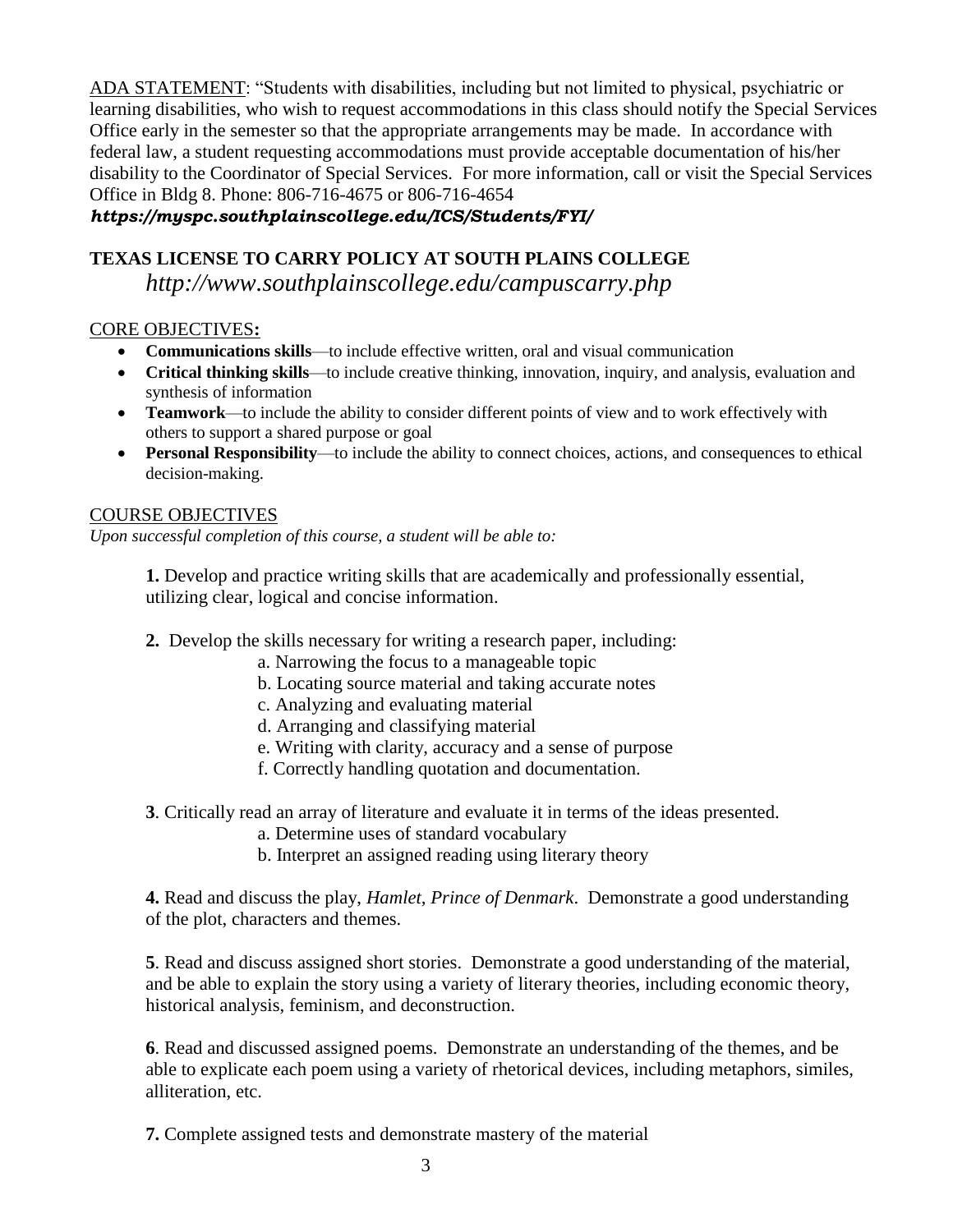# **English 1302-201 Fall, 2017 Calendar**

*The instructor reserves the right to adjust the calendar based on instructional purposes and class needs*

| <b>DATE</b>                           | <b>ASSIGNMENT</b>                                                                     | <b>PAGES</b> |
|---------------------------------------|---------------------------------------------------------------------------------------|--------------|
| <u>WEEK 1</u>                         |                                                                                       |              |
| Mon. Aug. 28 <sup>th</sup>            | Introduction to the course, textbook preview<br>Greek, Renaissance, Elizabethan Drama | ppt          |
| Wed. Aug. $30th$                      | Drama Pretest<br>Life and Times of William Shakespeare                                | ppt          |
|                                       | Research Paper 1 Assignment<br><b>MLA</b> review                                      | ppt          |
|                                       |                                                                                       |              |
| WEEK 2<br>Mon. Sept. 4 <sup>th</sup>  | Labor Day - no classes                                                                |              |
|                                       |                                                                                       | $23 - 56$    |
| Wed. Sept. 6 <sup>th</sup>            | Hamlet, Prince of Denmark Act I<br>Hamlet, Prince of Denmark Act II                   | $56 - 81$    |
|                                       |                                                                                       |              |
| WEEK 3<br>Mon. Sept. 11 <sup>th</sup> | Hamlet, Prince of Denmark Act III                                                     | $81 - 115$   |
|                                       | <b>Research Paper 1 Due</b><br>Research Paper 2 Assignment                            |              |
|                                       | The Writing Process for research papers                                               |              |
| Wed. Sept. 13 <sup>th</sup>           | Hamlet, Prince of Denmark Act IV                                                      | $115 - 140$  |
|                                       | Hamlet, Prince of Denmark Act V                                                       | $140 - 166$  |
| <u>WEEK 4</u>                         |                                                                                       |              |
| Mon. Sept. 18 <sup>th</sup>           | Drama Exam                                                                            |              |
| Wed. Sept. 20 <sup>th</sup>           | How to Read a Story                                                                   | 168-174      |
|                                       | The Elements of Fiction<br>"The Story of an Hour"-Chopin                              | ppt<br>175   |
|                                       | "A Worn Path" - Welty                                                                 | 179          |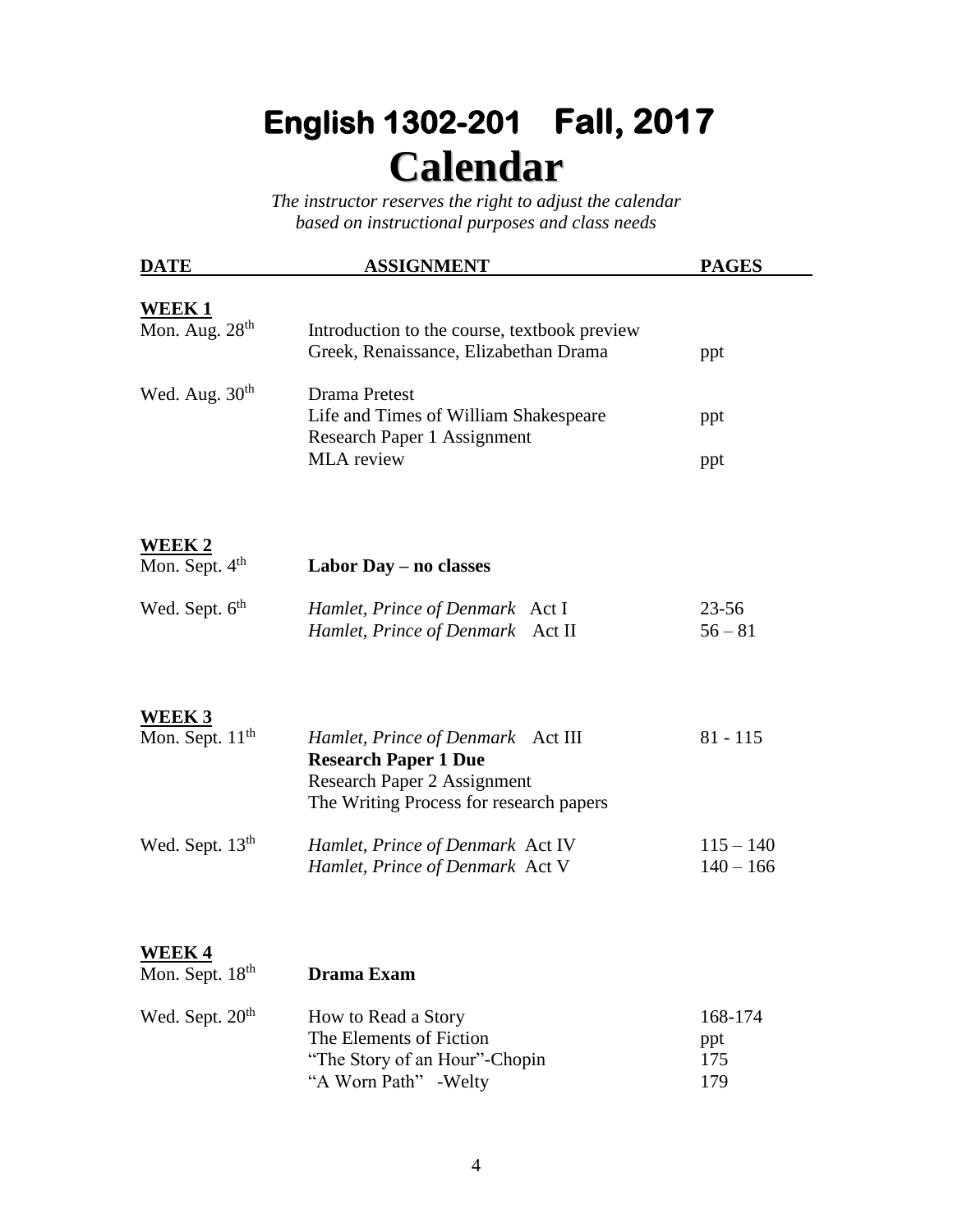| <b>WEEK 5</b><br>Mon. Sept. 25 <sup>th</sup> | "The Necklace" - de Maupassant                                                                                                                                                                                        | 187                      |
|----------------------------------------------|-----------------------------------------------------------------------------------------------------------------------------------------------------------------------------------------------------------------------|--------------------------|
|                                              | -Walker<br>"Everyday Use"<br>Research writing                                                                                                                                                                         | 195                      |
|                                              | Grammar review                                                                                                                                                                                                        | ppt                      |
| Wed. Sept. 27 <sup>th</sup>                  | <b>Faulkner Headnote</b><br>"A Rose for Emily" - Faulkner<br>ENGL 1302 Grading rubric and standards                                                                                                                   | 229<br>247               |
| <b>WEEK 6</b>                                |                                                                                                                                                                                                                       |                          |
| Mon. Oct. 2 <sup>nd</sup>                    | <b>Hawthorne Headnote</b><br>"Young Goodman Brown" -Hawthorne<br>"Death by Landscape" - Atwood                                                                                                                        | 214<br>216<br>internet   |
| Wed. Oct. $4th$                              | <b>Charlotte Perkins Gillman Headnote</b><br>"The Yellow Wallpaper" - Gilman<br><b>Edgar Allan Poe Headnote</b><br>"The Cask of Amontillado" - Poe<br>Research paper 2 - due<br>Research paper $3 -$ assignment sheet | 360<br>362<br>299<br>301 |
| <u>WEEK 7</u><br>Mon. Oct. $9h$              | <b>Ernest Hemingway Headnote</b><br>"Hills Like White Elephants" – Hemingway<br>"The Lottery"<br>-Jackson                                                                                                             | 331<br>333<br>340        |
| Wed. Oct. $11th$                             | "There will Come Soft Rains" -Bradbury<br>"A & $P$ "<br>-Updike<br>Research writing process checkup                                                                                                                   | 385<br>272               |
| <b>WEEK 8</b><br>Mon. Oct. 16 <sup>th</sup>  | "Neighbors" - Carver<br>"Happy Endings" - Atwood<br>"The Storm"                                                                                                                                                       | 392<br>378<br>413        |
| Wed. Oct. 18 <sup>th</sup>                   | <b>Fiction Exam</b>                                                                                                                                                                                                   |                          |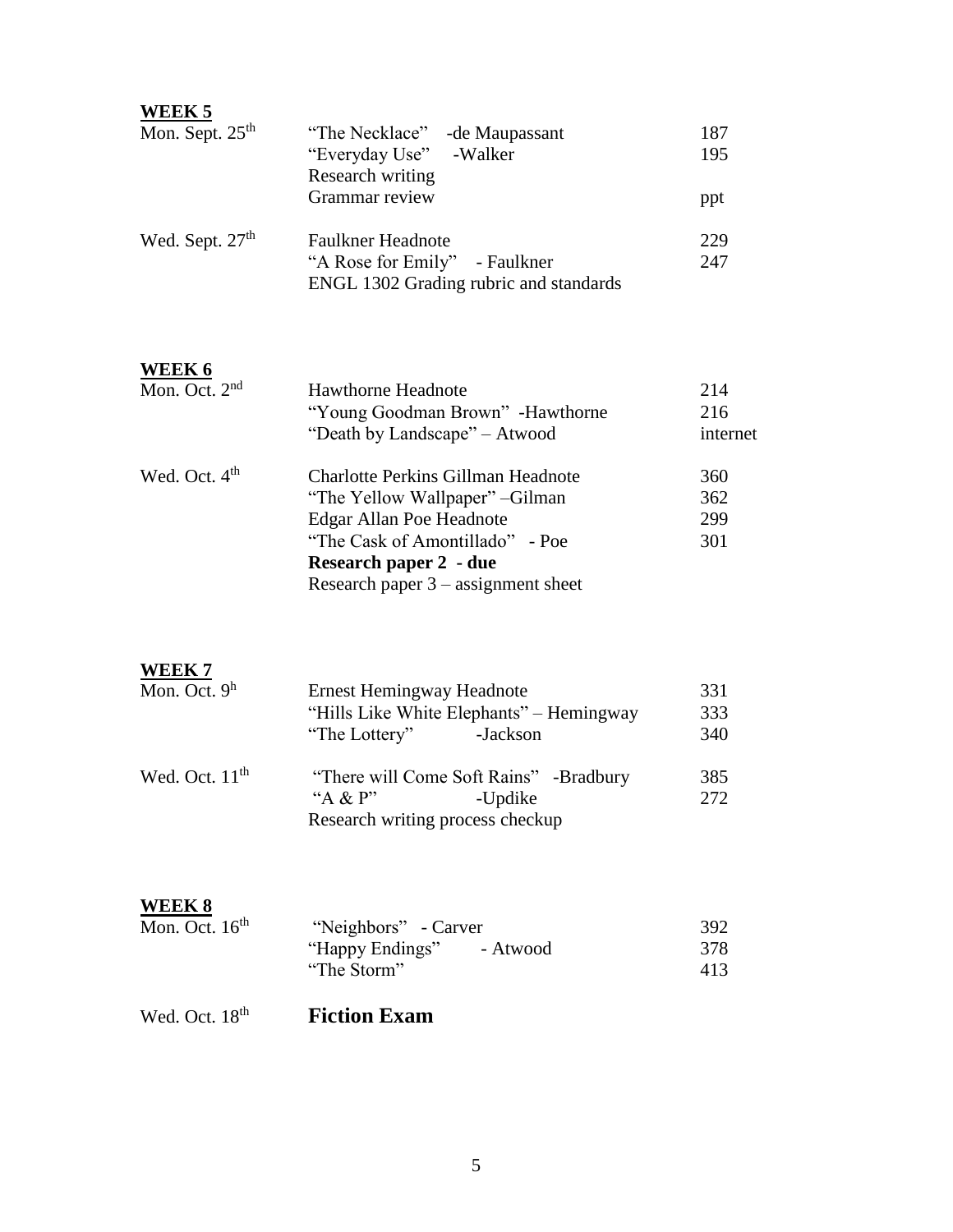| WEEK 9           |                                                      |     |
|------------------|------------------------------------------------------|-----|
| Mon. Oct. 23rd   | How to read poetry                                   | ppt |
|                  | "Ozymandias" - Shelley                               | 419 |
|                  | "To an Athlete, Dying Young" – Houseman              | 429 |
| Wed. Oct. $25th$ | "Ulysses" - Lord Tennyson                            | 435 |
|                  | "Break, Break, Break" - Tennyson                     | 433 |
|                  | "Metaphors" - Plath                                  | 421 |
|                  | "When I Consider How My Light is Spent" – Milton 427 |     |
|                  | "The Convergence of the Twain" – Hardy               | 447 |

#### **WEEK 10**

| Mon. Oct. $30th$ | "Dulce et Decorum Est" – Owen     | 441 |
|------------------|-----------------------------------|-----|
|                  | "Death of the Ball Turret Gunner" | 443 |
|                  | "Richard Cory" - Robinson         | 455 |
|                  | "My Last Duchess" - Browning      | 423 |
| Wed. Nov. 1st    | "My Papa's Waltz" – Roethke       | 450 |
|                  | "To His Coy Mistress" - Marvel    | 452 |
|                  | "The Eagle" - Tennyson            | 439 |

#### **WEEK 11**

| Mon. Nov. $6th$ | <b>Robert Frost</b>           | 457 |
|-----------------|-------------------------------|-----|
|                 | "Birches"                     | 458 |
|                 | "Mending Wall"                | 461 |
|                 | "Nothing Gold can Stay"       | 464 |
|                 | "Stopping By Woods"           | 466 |
|                 | "Out, Out-"                   | 468 |
| Wed. Nov. 8th   | "The Road Not Taken"          | 471 |
|                 | "Neither Out Far nor in Deep" | 473 |
|                 | "Acquainted with the Night"   | 475 |
|                 | Self-review worksheet         |     |

#### **WEEK 12**

| Mon. Nov. $13th$ | <b>Emily Dickinson</b>               | 477 |
|------------------|--------------------------------------|-----|
|                  | "Because I could not stop for Death" | 481 |
|                  | "I felt a Funeral, in my Brain"      | 485 |
|                  | "Hope' is the thing with feathers"   | 483 |
|                  | "I'm Nobody, Who are you?"           | 489 |
|                  | "One need not be a chamber "         | 493 |